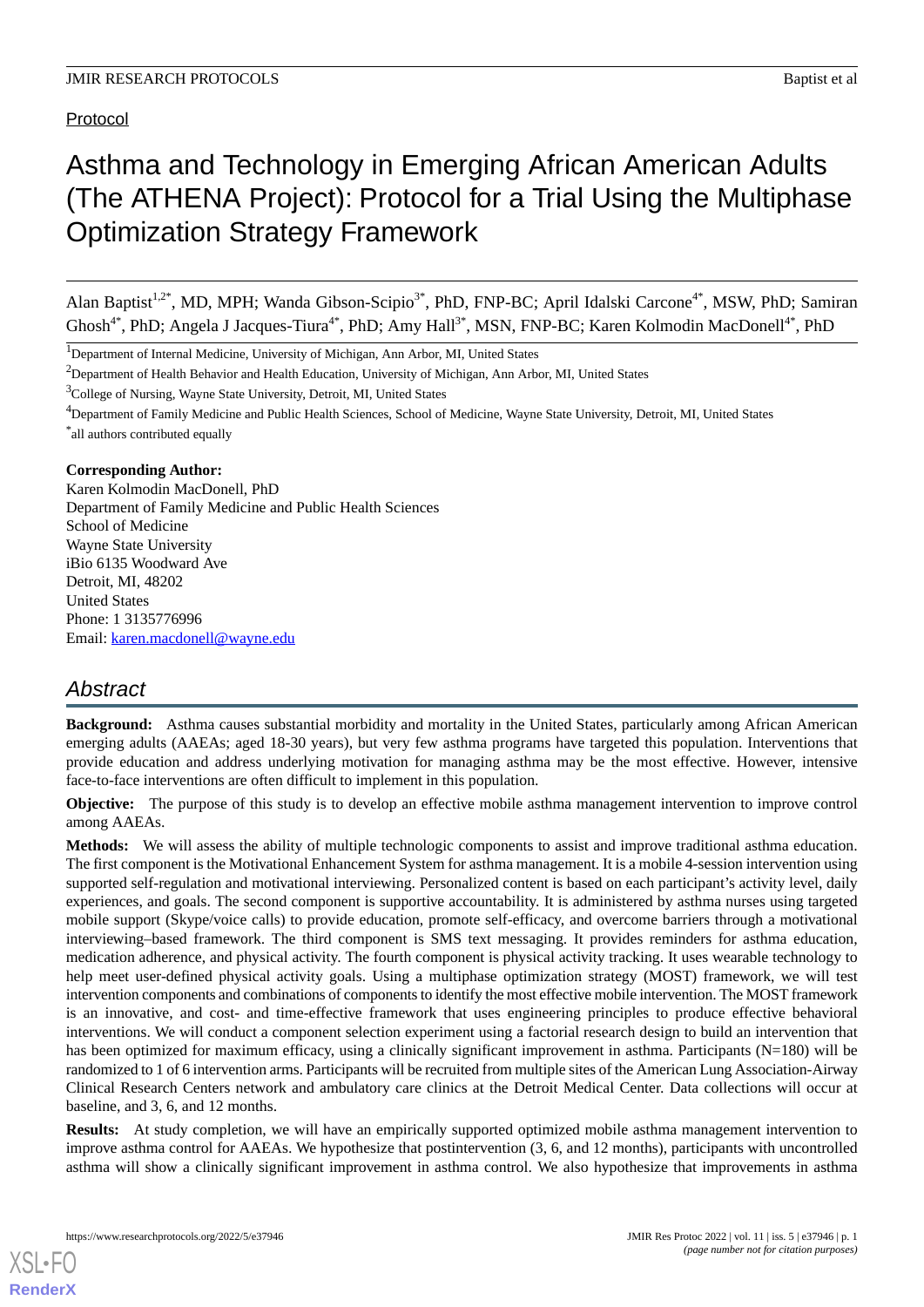management behaviors (including physical activity), quality of life, symptoms, adherence, and exacerbation (secondary outcomes) will be observed.

**Conclusions:** AAEAs are disproportionately impacted by asthma, but have been underrepresented in research. Mobile asthma management interventions may help improve asthma control and allow people to live healthier lives. During this project, we will use an innovative strategy to develop an optimized mobile asthma management intervention using the most effective combination of nurse-delivered asthma education, a smartphone app, and text messaging.

**International Registered Report Identifier (IRRID):** PRR1-10.2196/37946

(JMIR Res Protoc 2022;11(5):e37946) doi: [10.2196/37946](http://dx.doi.org/10.2196/37946)

#### **KEYWORDS**

African American emerging adults; asthma management; mHealth; mobile health; motivational interviewing; asthma control; physical activity

# *Introduction*

#### **Background**

Health disparities are evident in many conditions, including cancer, diabetes, and cardiovascular disease. One condition with a significant inequality in health outcomes is asthma. Recent prevalence rates for asthma in the United States show that 7.9% of the adult population has asthma, and this rate is 10.1% among African Americans or Black people. Unfortunately, severity and disease control disparities are significantly worse than the prevalence rates would suggest. For example, the asthma mortality rates are nearly 3 times higher among non-Hispanic African Americans or Black people than among non-Hispanic Whites (22.7 vs 8.1 per million) [[1\]](#page-8-0). Additionally, hospitalization rates are 4 to 5 times higher among African Americans than among Whites [\[2](#page-8-1)[,3\]](#page-8-2). Many factors may contribute to these disparities, including both environmental and underlying genetic influences. Urban areas, which often have a predominance of African American residents, are heavily concentrated with risk factors associated with asthma, such as air pollution [[4](#page-8-3)], cockroaches [[5\]](#page-8-4), dust mites [[6\]](#page-8-5), poor diet [[7\]](#page-8-6), poverty [[8](#page-8-7)], stress [\[9\]](#page-8-8), and violence [\[10](#page-8-9)]. Studies have compared African American patients and White patients, and have found that African American patients visit an asthma specialist less often, receive less asthma education, and use an inhaled corticosteroid for persistent asthma less frequently [\[8](#page-8-7),[11-](#page-8-10)[13](#page-8-11)].

#### **African American Emerging Adults With Asthma**

This project will focus on African American emerging adults (AAEAs) between the ages of 18 and 30 years, a developmental period largely neglected in the research literature but known to have some of the worst asthma outcomes along with significant health disparities. While significant research has focused on outcomes in adolescence, most markers of asthma control (mortality, quality of life, and health care utilization) are even worse in emerging adults than in adolescents [[14,](#page-8-12)[15](#page-8-13)]. Part of the reason may be that emerging adulthood represents a period of dramatic change for an individual, with identity exploration and self-focus, increased independence and risk-taking, and decreased parental oversight [\[16](#page-8-14)[,17](#page-8-15)]. For the first time, emerging adults are responsible for their own health care, finances, education, and employment. Compounding this problem, many pediatricians stop caring for patients once they turn 18 years. Adult practitioners may not be fully trained or equipped to deal

with the unique circumstances of emerging adults transitioning out of adolescence [[18\]](#page-8-16) or may rely on the "developmental continuity myth," that is, the fallacy of applying adult treatments to youth, with little alteration or changes to the interventions [[19\]](#page-8-17). Successful interventions to improve health outcomes must be developed to meet emerging adults'distinctive developmental needs.

Literature on interventions to improve asthma management in emerging adults is nearly nonexistent [\[20](#page-8-18)[-22](#page-9-0)]. Further, African Americans of all ages are underrepresented in mobile health (mHealth) and eHealth studies [[23\]](#page-9-1). Results of studies with racial/ethnic minority adults suggest that culturally appropriate programs that target specific aspects of asthma management (eg, adherence and physical activity) have largely been successful [\[24](#page-9-2)]. Thus, interventions that similarly target AAEAs at the highest risk for poor asthma management and health outcomes may have promise for improving morbidity and mortality rates. Interventions must consider the target group's distinctive cultural and developmental needs and challenges. This project tests a developmentally and culturally appropriate intervention for AAEAs with persistent asthma.

#### **Call for Technology-Based Mobile Interventions**

There are multiple barriers to intervention delivery, including buy-in at multiple levels (eg, department and community), personnel turnover, and reproducibility. Emerging adults may also be unlikely to complete intensive in-person interventions [[25\]](#page-9-3). Technology-based interventions cannot replicate important human elements of interventions, but they offer advantages in terms of reach, cost, anonymity, and scalability. While there are over 500 asthma-related apps in the Apple Store and Google Play Store, a review in 2019 found that less than 10 have actually been evaluated in clinical trials [[26\]](#page-9-4). Most of these evaluations were conducted with adolescents, were focused on caregivers, or were implemented in school settings. Attrition in eHealth interventions is also common [\[27](#page-9-5)], and very few mHealth interventions have been grounded in behavior change theory. The use of SMS text message reminders can improve self-management in people of all ages with asthma [\[28](#page-9-6),[29\]](#page-9-7), though the magnitude of improvement tends to be small. Mobile interventions have rarely examined the integration of remote nursing support with a theory-based program. The synergism of such an approach has potential additive effects that urgently require further exploration. Finally, mHealth interventions can

 $XS$  $\cdot$ FC **[RenderX](http://www.renderx.com/)**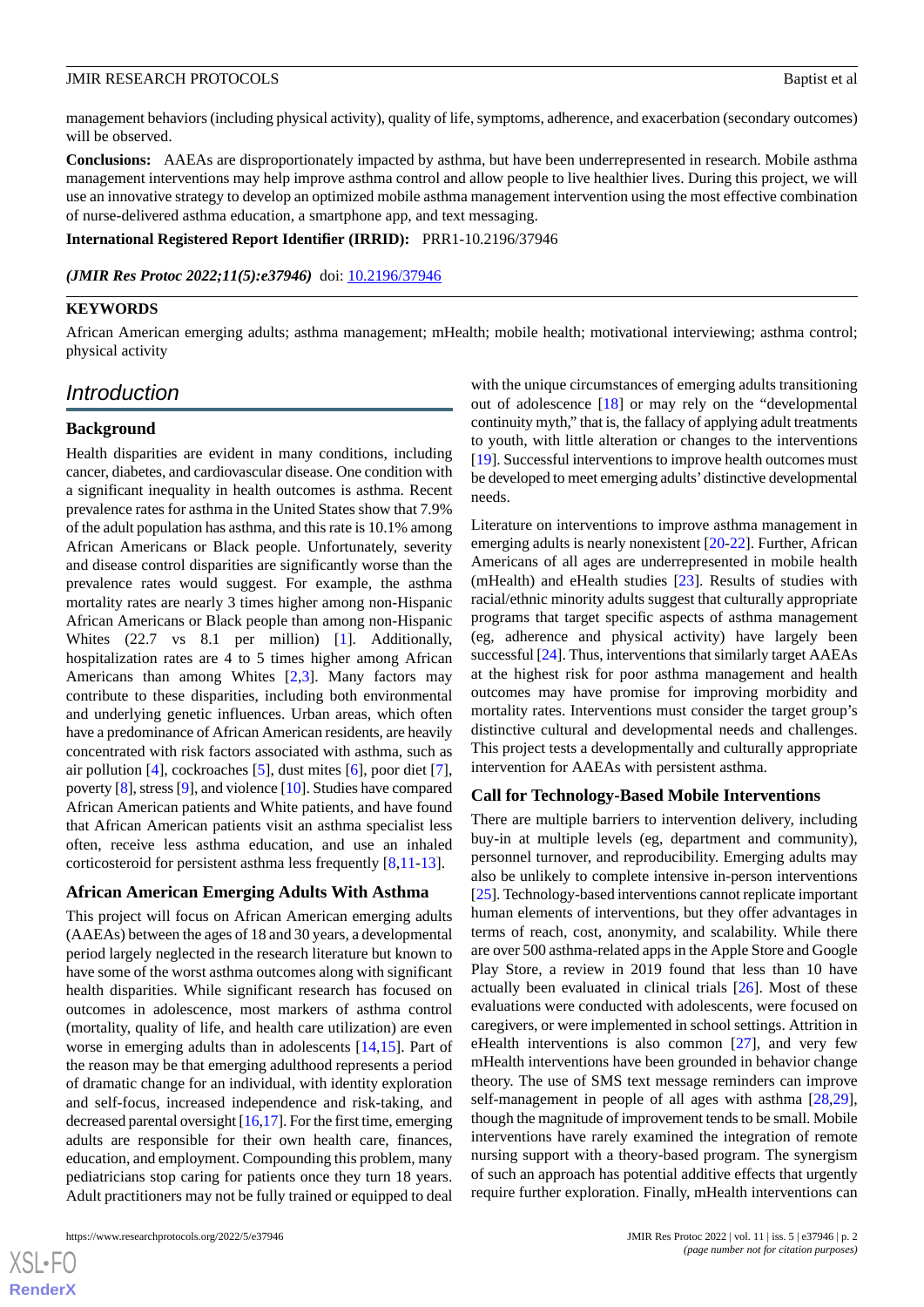be designed to address the concerns and barriers faced by racial/ethnic minority groups or those of low socioeconomic status, as the challenges and goals are often different among such populations [[26\]](#page-9-4). The proposed project will utilize an innovative and cost-efficient framework to identify the most effective combination of intervention components to improve asthma control in AAEAs.

#### **Theoretical Model**

Nearly every guideline notes that asthma education plays a critical role in disease management [[30\]](#page-9-8). Educational strategies based on behavioral theories of change, such as motivational interviewing (MI), are more likely to be effective than strategies that simply provide information. MI is a collaborative goal-oriented style of communication with particular attention to the language of change. It is designed to strengthen intrinsic motivation for and commitment to a goal by eliciting and exploring the person's own reasons for change within an atmosphere of acceptance and compassion. Research on the mechanisms of effect in MI has concluded that patient "change talk" (ie, statements about their own desire, ability, reasons, or commitment to change) consistently predicts actual behavior change. Several behavior change theories are consistent with MI. First, the Self-Regulation Theory (SRT) has core principles

<span id="page-2-0"></span>**Figure 1.** Self-regulation processes in disease prevention and management.

hypothesizing that multiple factors interact to influence behavior. The most influential way in which a person develops expectations and solidifies a behavioral change is through personal experience, which underlies improvement through self-regulation [\[31](#page-9-9)]. Zimmerman described self-regulation as a process of the following 3 phases: self-observation, self-judgment, and self-reaction [[32](#page-9-10)], and Zimmerman and Clark adapted these subprocesses for asthma [[33\]](#page-9-11). Through the self-regulatory process, the person is able to observe and learn from experience and determine ways for changing behavior ([Figure 1\)](#page-2-0). Second, the Information-Motivation-Behavioral Skills (IMB) model [\[34](#page-9-12)] posits that behavior change results from the joint function of the following 3 components: accurate information about risk behaviors (eg, not managing asthma) or their replacement behaviors (eg, benefits of following an asthma management regimen), the motivation to change behavior, and the perceived behavioral skills necessary to perform the behavior (eg, self-efficacy) [\(Figure 2](#page-3-0)). A powerful attribute of the IMB model is its ability to improve the self-efficacy needed for behavior change. For the intervention, we have combined the most powerful components of these complementary theories to build an asthma management intervention that not only targets asthma education, but also addresses underlying motivation and provides social support for change.

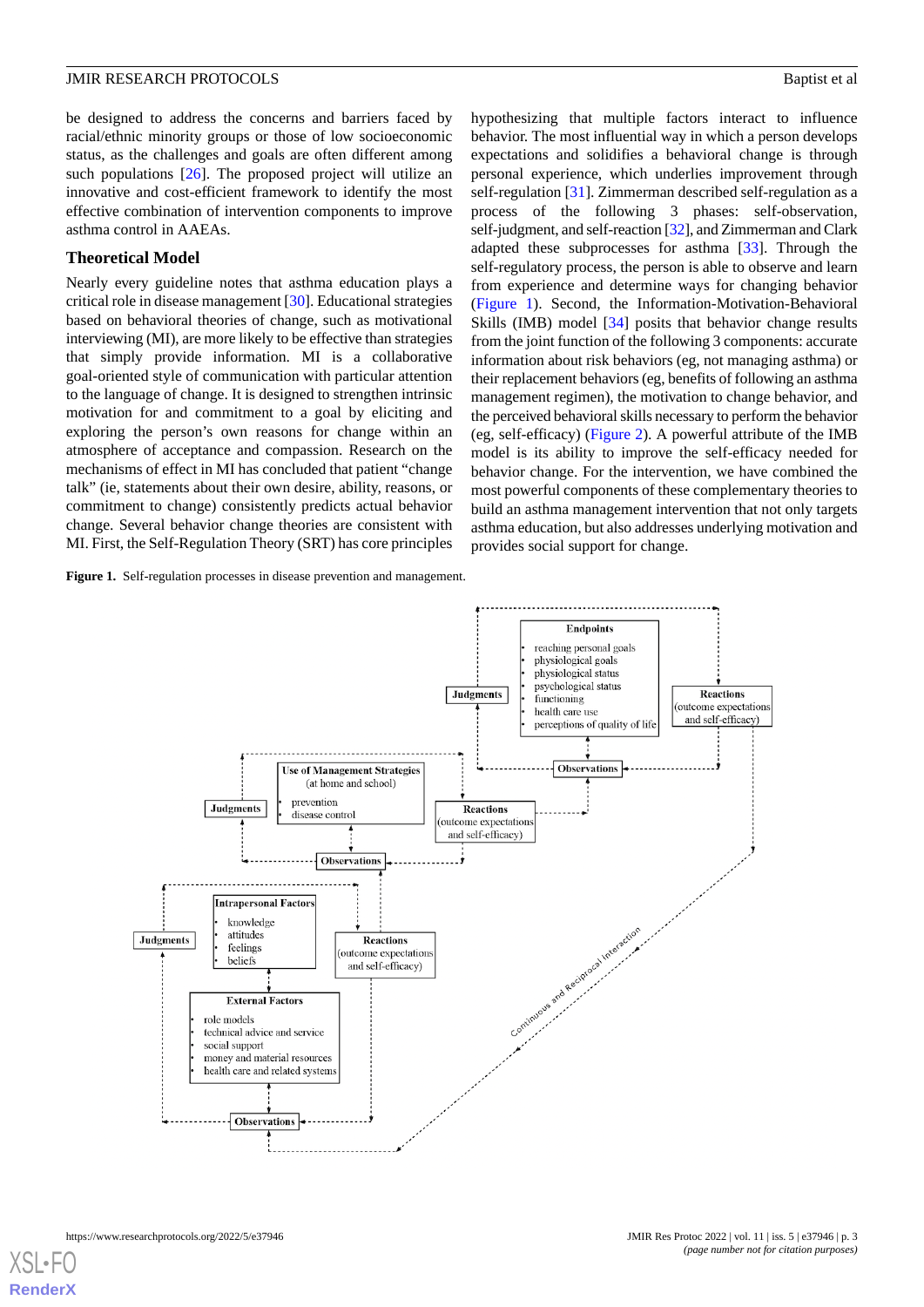<span id="page-3-0"></span>**Figure 2.** Information-Motivation-Behavioral Skills model.



## **Study Aims**

The purpose of this study is to develop an effective mHealth intervention to improve asthma management and asthma control among AAEAs. We have developed and tested technology-based theoretically grounded asthma self-management interventions for AAEAs that will be refined and evaluated as components of a resulting mobile asthma management intervention. These intervention components are based on the SRT or IMB model, and utilize MI. We will evaluate 4 intervention components for synergistic effects. The first component is the Motivational Enhancement System (MES) for asthma management. The MES is a mobile 4-session MI intervention using supported self-regulation to enhance motivation for asthma management and asthma knowledge. Personalized content is chosen by a computer algorithm, and is based on each participant's self-regulation stage, activity level, daily experiences, and goals. The second component is supportive accountability (SA). SA is administered by asthma nurses using targeted mobile support (Skype/voice calls) to provide education, promote self-efficacy, and overcome barriers through an MI-based framework. The third component is SMS text messaging (TXT). It provides asthma management education. The fourth component is physical activity tracking (PAT). PAT uses wearable technology (eg, a smart watch) for meeting user-defined activity goals as part of the asthma management regimen.

Participants will be recruited from multiple sites of the American Lung Association-Airway Clinical Research Centers network and clinics at Wayne State University/Detroit Medical Center and the University of Michigan. Participants (N=180) with uncontrolled persistent asthma will be randomized to 1 of 6 intervention arms consisting of combinations of the 4 components through a multiphase optimization strategy (MOST) design. The MOST design is an innovative, and cost- and time-effective experimental design that utilizes engineering principles to test behavioral interventions. The MOST design uses an optimization criterion to make decisions and refine the efficacy of each of the intervention components. We will adopt clinically significant improvements in asthma control (defined as a change of  $\geq$ 3 on the Asthma Control Test [ACT]) as an optimization criterion in a component selection experiment using a randomized factorial design. This experiment is equivalent to conducting multiple pilot randomized clinical trials to evaluate the efficacy of each component, yet uses only a fraction of the sample size, resources, and time. At the completion of this study, we will have developed an empirically supported mobile asthma management intervention to improve asthma control for high-risk AAEAs.

# *Methods*

## **Study Participants and Setting**

Phase 2 consists of a clinical trial study. The study will include 180 AAEAs (30 per arm; N=150 + 20% attrition) aged 18-30 years with persistent asthma that is not fully controlled (defined as a score of less than 19 on the ACT) [[35\]](#page-9-13). We have intentionally chosen uncontrolled asthma patients as the program is designed to help take control of their asthma, and these patients would be the most motivated to use such an intervention. Participants must also own or have access to a cellular phone for the duration of the study and have a primary care physician. Recent data from the Pew Research Center demonstrate that 98% of Black individuals currently own a cellular phone, and that 96% of those aged 18-29 years own a smartphone [[36\]](#page-9-14). To encourage participation, we will pay the cellular bill during the 8-week intervention period for all participants, a strategy that we and others have found to be extremely effective in this population. This will be in addition to the participation incentives. The exclusion criteria will be any other significant cardiopulmonary disease (including chronic obstructive pulmonary disease), a greater than 20 pack-year smoking history (as this level has been associated with the development of chronic obstructive pulmonary disease) [[37\]](#page-9-15), developmental delay or mental illness such that participation in the program would not be possible, and pregnancy. Women who become pregnant during the course of the study will be allowed to participate with written approval from their physician. Finally, as PAT will be part of the intervention, any subject who is unable to do mild physical activity for any health reason (including asthma) will be excluded. The ability to participate in mild physical activity will be verified by each participant's primary care provider.

Participants will be recruited through clinical and community locations. Clinical locations will include the American Lung Association-Airway Clinical Research Centers network, as well as clinics at the University of Michigan, Wayne State University, and Detroit Medical Center. Community locations will utilize online recruitment primarily through social media, using procedures we have developed in previous work [\[38](#page-9-16),[39\]](#page-9-17). All components of the trial (including recruitment, signed informed consent, and intervention education components) will be done remotely.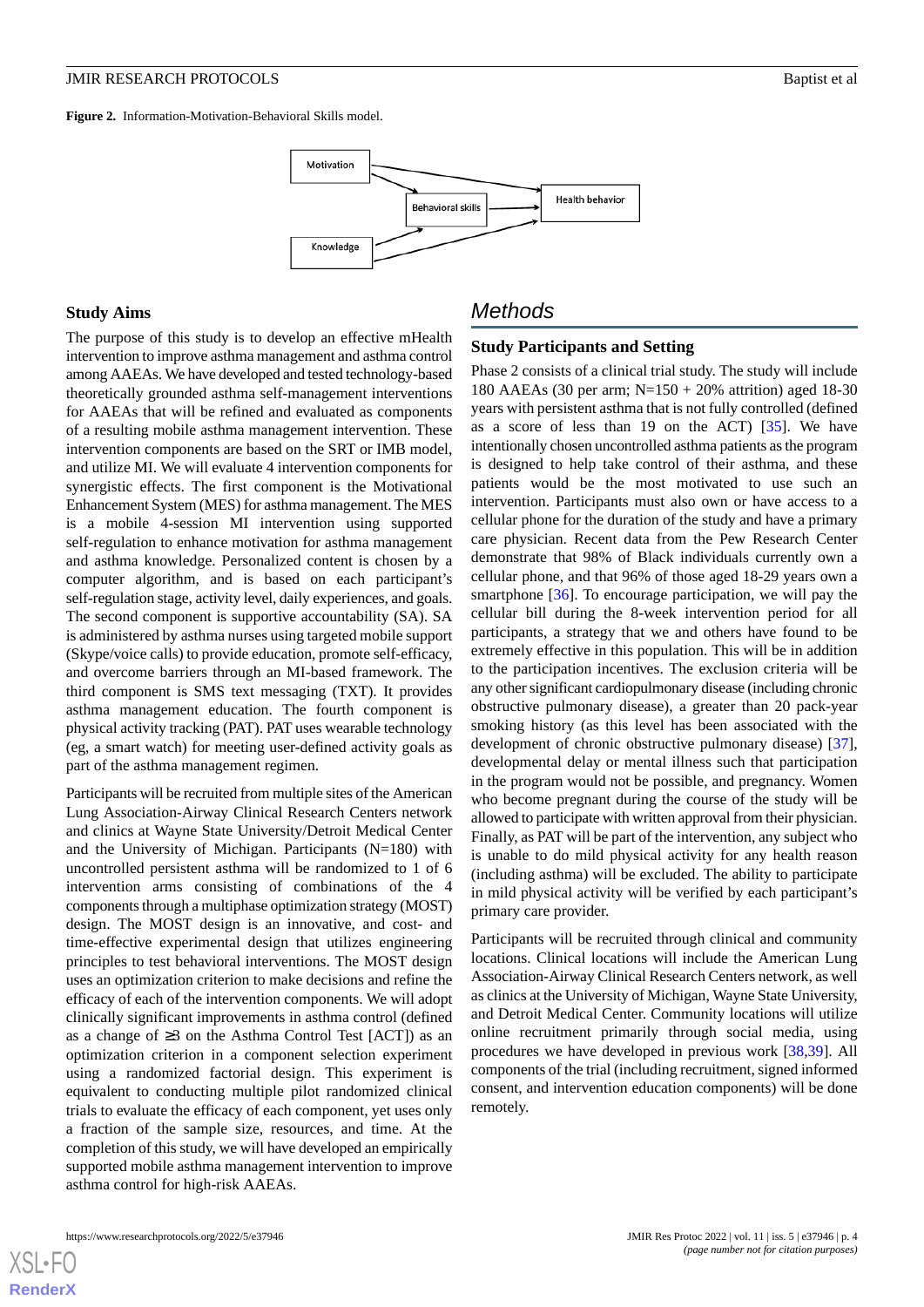#### **Proposed Intervention Components**

#### *MES*

The MES is a web-based mobile asthma management intervention delivered via the Computerized Intervention Authoring Software (CIAS 3.0) platform [[40\]](#page-9-18) on participants' personal mobile devices. Despite being an automated mobile program, the MES is *tailored* for each participant in several ways. First, at baseline, participants will be classified according to their Asthma Self-Regulatory Development stage [[41\]](#page-9-19), which will guide behavioral content and number of sessions that each receives. Second, the MES is an interactive program that is individualized based on MI principles and participant-selected barriers/goals. Third, participants receive personalized feedback based on their responses to a daily diary completed between sessions 1 and 2, which prompts for barriers and facilitators to daily asthma management and control. Fourth, delivered content is based on a computer algorithm that incorporates the stage of asthma self-regulation to determine the number and frequency of sessions. Sessions are provided by an animated character

(avatar) developed via focus groups with African Americans. Significant efforts have been made to ensure that the avatar delivers the intervention in a way that engages AAEAs with empathy, optimism, and autonomy support. The MES focuses on asthma management behaviors with feedback on asthma symptoms, physical activity, adherence, and tailored education. The avatar evokes both importance and confidence (key components of motivation) with MI strategies, such as identification of the benefits of behavior change, affirmations to reinforce change talk and boost confidence, and identification of personal strengths and resources. The avatar reflects (summarizes what the participant is saying to convey understanding) without judgment and provides statements to emphasize autonomy. Participants will follow a 4-step sequence of problem-solving based on the principles of the social cognitive theory, particularly self-regulation, and MI. This will include problem selection, self-observation with an online diary, goal selection, barrier selection, and reward selection, as participants progress through the 4 sessions ([Figure 3](#page-4-0)).

<span id="page-4-0"></span>Figure 3. Flow of motivational enhancement system and supportive accountability intervention components.



## *SA*

SA is an asthma management intervention delivered by asthma nurses trained in targeted MI skills (eg, open-ended questions around change talk and affirmations) via participants' personal mobile devices (eg, Skype, FaceTime, voice calls, and SMS text messages). The theory underlying SA is that education and behavior change are most impactful when delivered by a knowledgeable yet supportive authority figure (ie, nurse) [[42\]](#page-9-20). SA and the MES will be matched for number, timing, and focus of sessions. Sessions include promoting motivation for asthma management, education, feedback from participant reports of symptoms and management behaviors, enhancing self-efficacy, and goal setting. A total of 4 discrete sessions, as well as an asthma online diary, will be used in the SA intervention. SA sessions will also provide real-time exploration of barriers and problem-solving around asthma management, and will allow greater flexibility than the MES because they are delivered by a nurse interventionist versus an automated program. For instance, participants can choose topics beyond those on the MES list of most commonly chosen problems. SA calls include scripted components to check-in on asthma management activities but are otherwise flexible to allow focus on tailored barriers and issues a participant may have surrounding asthma management and control.

Asthma nurses will be provided with training in tailored MI. The following 3 provider communication behaviors have been found to be the strongest predictors of patient change talk: emphasizing patients' autonomy, open-ended questions to elicit change talk, and reflections of change talk [[43-](#page-10-0)[45](#page-10-1)]. For this study, it is not feasible to train nurses to full MI competency, so our team has developed an approach to provide training in fundamental MI skills linked to behavior change [[43\]](#page-10-0). Training will be provided by trainers certified by the Motivational Interviewing Network of Trainers and will include an initial 2-day workshop, followed by fidelity monitoring and boosters. MI fidelity will be monitored through audio recordings from SA sessions and rated using the MI Coach Rating Scale (MI-CRS) [[46\]](#page-10-2). The MI-CRS is a 12-item measure of MI competence. Nurses will be trained in the interpretation of data from study-provided smart watches and will use this to encourage activity and asthma management.

#### *TXT*

SMS text messages will target asthma knowledge. These messages will be sent via CIAS 3.0 to participants' personal mobile devices with facts about asthma management, links to educational web content, and videos providing information about living with asthma. A library of asthma education text messages developed during previous work will be refined and expanded using information from the CDC "Learn how to Control your Asthma" website [[47\]](#page-10-3). Information covered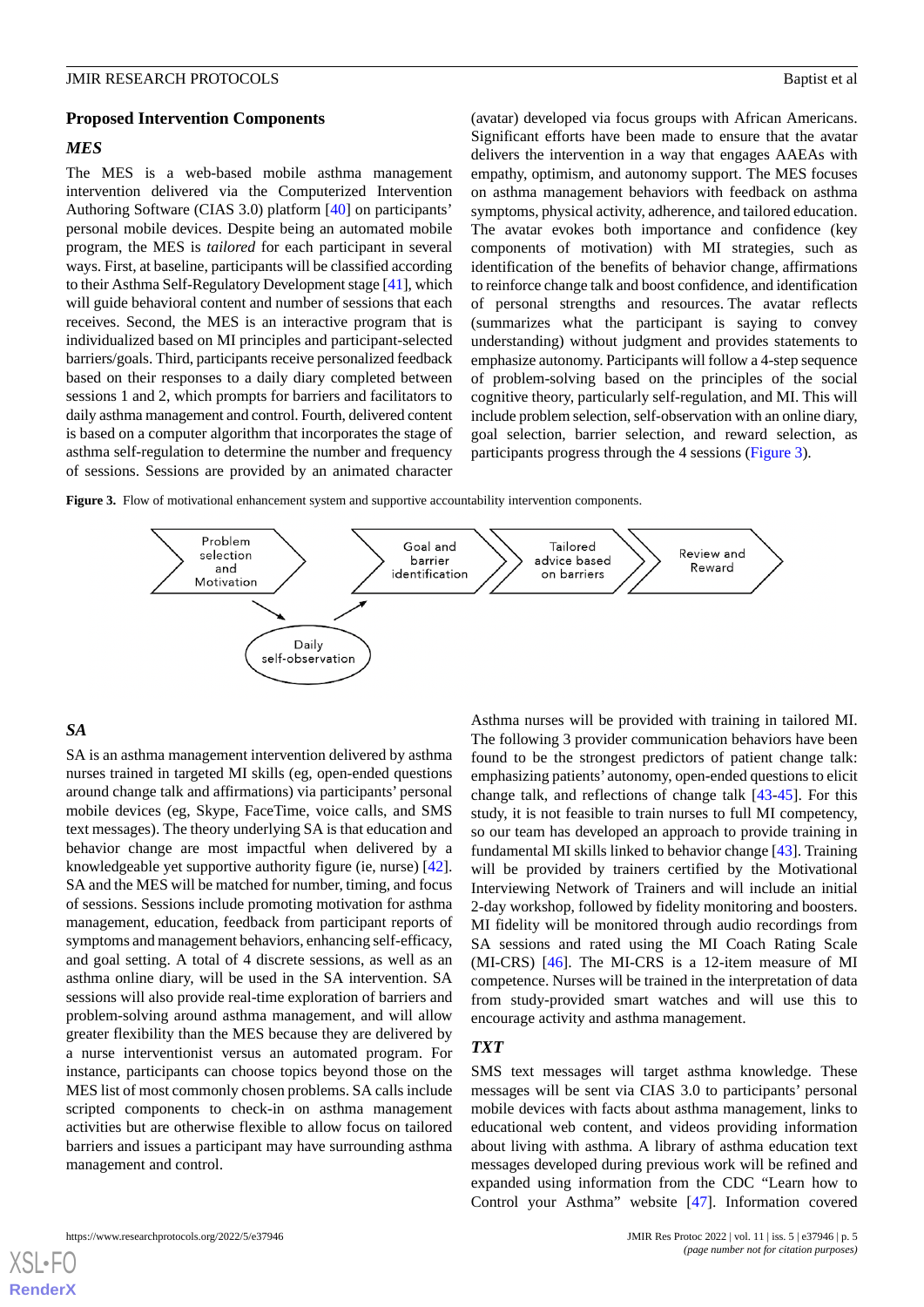includes "What is asthma," "What is an asthma attack," "What causes an asthma attack," "How is asthma treated," "Asthma and weather," "Using an inhaler," "Using a spacer," and "Asthma action plans." Messages will be sent twice a week for 4 weeks and then once a week for 4 weeks. SMS text messages will be formatted to fit a smart watch (see below) so that participants can use the study-provided device.

#### *PAT*

All participants, including those in the control arm, will be provided a smart watch in the form of an Apple Watch or Android watch. This PAT device will allow participants to accurately track exercise and total steps each day [[48\]](#page-10-4). The US 2018 Physical Activity Guidelines Advisory Committee Scientific Report found "moderate" to "strong" evidence that mobile phones and wearable devices increase physical activity [[49\]](#page-10-5). Through PAT, users will be able to set daily goals and attain or improve motivation to continue asthma management. For individuals randomized to groups that also include the MES or SA, those programs will incorporate PAT data that are remotely transmitted, to facilitate asthma management motivation. In formative work, AAEAs were enthusiastic regarding interventions that provided users a smart watch, and stated they were much more likely to continue in a trial that did so.

#### **Intervention Component Refinement**

The MES, SA, and SMS components have been developed in previous work with different patient populations and behavioral targets. The current protocol includes 2 phases. During Phase 1 of the project, all 3 components will be refined and beta-tested for use with AAEAs having uncontrolled asthma. Minor adjustments will be required as we will now be integrating components both alone and in combination. Additionally, component refinement will be achieved with significant input from relevant stakeholders. Stakeholders include AAEAs with asthma, asthma nurses, asthma educators, primary care physicians, asthma specialty physicians, and computer specialists. All content has been developed through multi-step formative work, but it is important to continue to refresh and update content (eg, changing asthma guidelines and social phenomenon). For the primary stakeholder (AAEAs with asthma), 3 focus groups (4-6 individuals per group) will be held; the specifics of each component to be discussed are described below. Finally, prior to evaluation in the trial, beta-testing with a group of 10 AAEAs with asthma will be performed for each component arm to ensure that combinations are acceptable and well-integrated. Beta-testers will be asked to use assigned components, followed by an interview to obtain feedback on content, delivery, and technological issues.

#### **Qualitative Data Analysis**

We will utilize a systematic, yet flexible, approach to thematic analysis to maintain rigor within the study timeline. Data will be managed and coded using NVivo 12. Two members of the research team will utilize the Framework Method, now used widely in health research [[44](#page-10-6)[-46](#page-10-2),[49-](#page-10-5)[52](#page-10-7)]. Its defining feature is the matrix output, providing a structure to systematically reduce

the data for analysis on various levels. After transcription, analysis will proceed through several stages: (1) familiarization with the session; (2) thematic coding; (3) developing a working analytical framework; (4) applying the framework; (5) charting data into the framework matrix; and (6) interpreting the data.

#### **Study Trial Design**

This project will use the MOST [[53-](#page-10-8)[55](#page-10-9)] framework to optimize a mobile intervention to enhance the asthma management behaviors of AAEAs. The MOST design allows the evaluation of not only efficacy, but also efficiency, economy, scalability, and sustainability [\[56](#page-10-10)]. We will first refine the intervention components (MES, SA, PAT, and TXT) based on input from key stakeholders, including asthma nurses and AAEAs with asthma. We will then conduct a component selection experiment using a factorial research design to build an intervention that has been optimized for maximum efficacy. We will use a clinically significant improvement in asthma control (a change of  $\geq$ 3 on the ACT [\[35](#page-9-13)]) as the criterion for determining which components should be kept in the optimized intervention. During the study, participants, their physicians, and any members of the study team who are adjudicators of outcomes will be unaware of study group assignment to the extent possible in a behavioral trial.

This study will use a 6-arm incomplete factorial design for the component selection experiment [\(Table 1](#page-6-0)). A full factorial design will not be used as some of the experimental combinations cannot be present simultaneously (eg, MES and SA are mHealth and involve human delivery of the same intervention content, and therefore logically cannot be combined), and PAT will be provided to all participants. Byar et al [\[57](#page-10-11)] described such incomplete designs, and in particular, we are employing "Design 3," which is a " $2^3 - Y_{AB} - Y_{ABC}$ " design. This design matches with our experimental combination as MES (A) and SA (B) components cannot occur together. [Table 1](#page-6-0) shows the incomplete factorial design given the possible combinations of the 4 components [\[55](#page-10-9)]. As the full factorial design is not feasible for the current setup, we also considered a  $2^{3-1}$  fractional factorial design with 3 factors but with 4  $(2^{3-1})$ treatment conditions, allowing aliasing of the highest-level interaction (ie, each main effect will be confounded with a 2-factor interaction). However, our design with 6 components is a superset of that  $2^{3-1}$  fractional factorial design and will result in better evaluation of treatment combinations than any fractional factorial (see the study by Byar et al [[57\]](#page-10-11)). This design preserves much of the full factorial structure and provides more reasonable results than a fractional factorial design [\[58](#page-10-12)]. This design also allows evaluation of the main effect of each component and exploration of interaction effects when components are combined, though more assumptions are needed as a full factorial  $(=2^3)$  is not present. One assumption is a "saturated design" when the combination missing (AB and ABC) is assumed to be 0 or have no effect. The component selection experiment is powered for the main effects and will include 180 participants (or 30 participants per arm).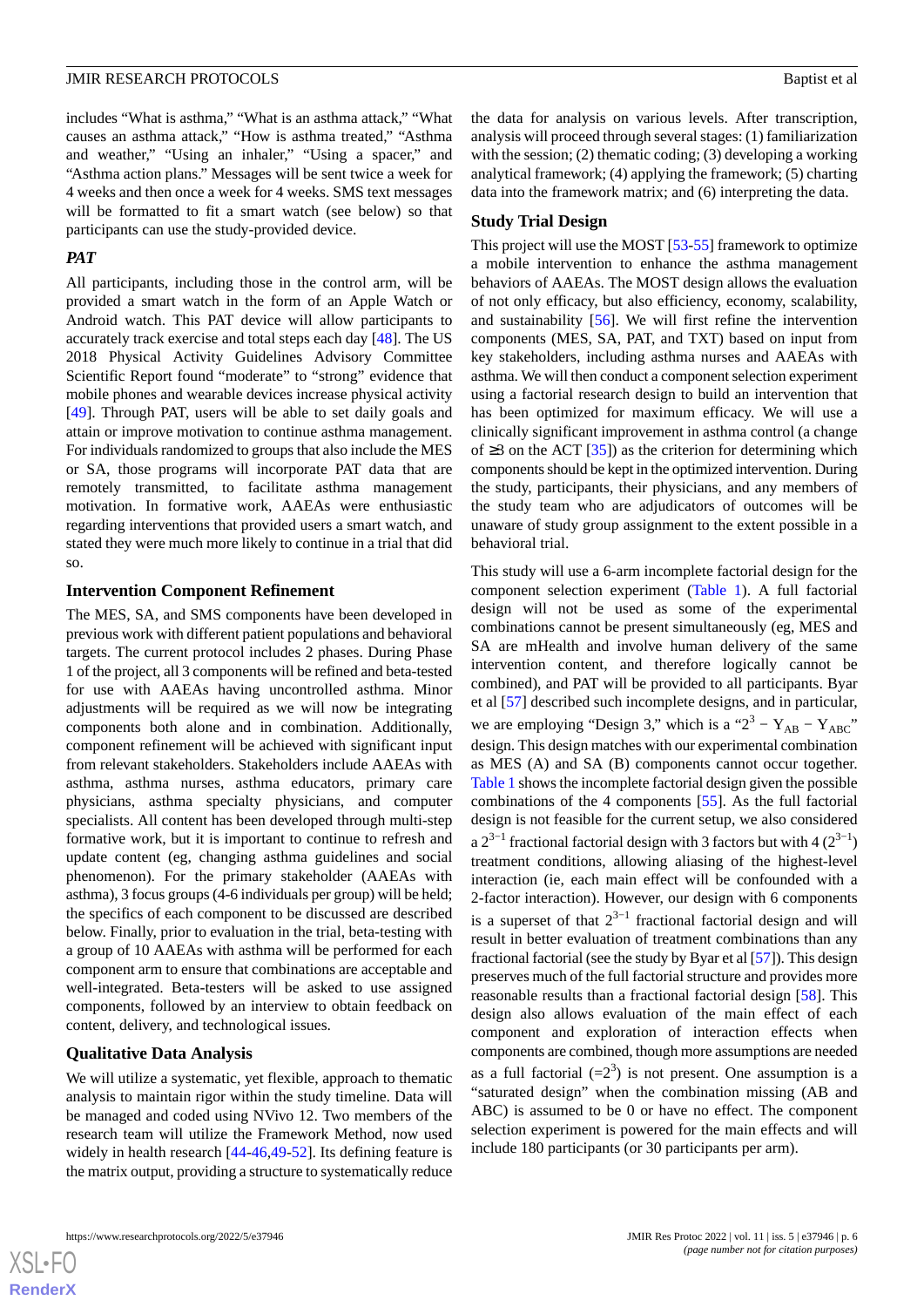<span id="page-6-0"></span>Table 1. Intervention conditions.

| $\mathbf{a}$ and $\mathbf{b}$ and $\mathbf{c}$ and $\mathbf{c}$ and $\mathbf{c}$ and $\mathbf{c}$ and $\mathbf{c}$ and $\mathbf{c}$ |                                                                              |     |                                                                 |    |     |  |  |
|-------------------------------------------------------------------------------------------------------------------------------------|------------------------------------------------------------------------------|-----|-----------------------------------------------------------------|----|-----|--|--|
|                                                                                                                                     | Experimental condition Motivational Enhancement SMS text messaging<br>System |     | Supportive accountability Usual care Physical activity tracking |    |     |  |  |
|                                                                                                                                     | Yes                                                                          | No  | No                                                              | Nο | Yes |  |  |
|                                                                                                                                     | No.                                                                          | Yes | No                                                              | No | Yes |  |  |
|                                                                                                                                     | No                                                                           | Nο  | Yes                                                             | Nο | Yes |  |  |

4 Yes Yes No No Yes 5 No Yes Yes No Yes 6 No No No Yes Yes

| <b>Study Procedures</b> |  |
|-------------------------|--|

All data collection and intervention activities will take place remotely. Following enrollment, research assistants will contact participants for consent and onboarding/orientation. Participants will receive US \$25 per assessment for a total of US \$100 and keep the Apple or Android watch. Participants will receive US \$50 per month during the 2-month intervention period to offset the cost of their cell phone bill. To enhance engagement, this incentive will only be offered if participants remain above a determined threshold of response (eg, answer 80% of SA calls, text messages, etc), to be determined by key stakeholders during focus groups [\[59](#page-10-13)]. Data collection and most intervention activities will be conducted using CIAS 3.0. CIAS 3.0 is an HTML5 mobile web app with a responsive design capable of being deployed on any web browser accessed via any device (eg, Apple or Android smartphones) of any size (ie, auto reformat for optimal viewing on any size screen). This mobile version has an enhanced feature set, including improved voice quality for narrated content and appearance. Data collection sessions will take less than 30 minutes to complete. Participants will be randomized following baseline. Because the assessment is computer administered, there is no data collection staff per se for written measures.

#### *Randomization*

Participants will be randomized to 1 of 6 study arms following baseline. Randomization will be stratified by sex as we expect 65%-70% of subjects to be female (given the demographics of asthma among AAEAs). We will randomize using permuted blocks with sex as a stratification variable. Permuted blocks have the advantage of ensuring a balance between treatment arms for important prognostic variables without unmasking the next treatment allocation [[60\]](#page-10-14). The randomization program/code will be developed and maintained centrally by a biostatistician.

#### *Measurement*

Data collection will occur at baseline, 3 months (postintervention), 6 months, and 12 months. At baseline, demographic information, asthma-specific information, and psychosocial information will be collected. The primary outcome will be improvement in asthma control as assessed by the ACT [\[35](#page-9-13),[61\]](#page-10-15). The mediators of asthma control will be based on the evaluation of IMB and SRT constructs, including asthma knowledge, attitudes, motivation, self-management behaviors, and self-efficacy.

Although we have feasibility data for the individual components, we will now obtain data for component combinations. Questionnaires and qualitative methodology will be used to determine recruitment and retention, adherence to the program, suitability and variability of outcome measures used, application and fidelity of the program, and demand/acceptability of the program for patients and professionals [\[62](#page-10-16)].

#### **Statistical Analysis**

We will initially characterize the data heterogeneity and frequency distributions of asthma control, the primary outcome, and all secondary outcomes (asthma management and IMB/SRT constructs). We will check for out-of-range values, outliers, and abnormal values using graphical methods and create descriptive summaries to ensure that all values are within expected ranges. Unexpected findings will prompt checking of raw data for accuracy of data entry and recording. We will analyze the effect of the intervention components on the longitudinal measures of asthma control (ACT) using a mixed effects linear model for repeated measures analysis of variance (ANOVA) of a factorial design. This model will include a fixed effects indicator for each intervention component (SA, MES, TXT, and PAT) and time, along with all interactions with time. Random intercepts will be used to account for the longitudinal nature of the data. Before evaluating which components contribute to a potential change in the ACT score, we will use the model to compare the treatment with all 3 components and the control condition to determine whether the complete intervention is efficacious. If this statistical test is significant, we will identify those components that result in a significant change in the ACT score by examining the interactions between the main effects and time using the strategy advocated by Collins et al [[53\]](#page-10-8), which begins with the simplest effects and only adds higher-order interactions if needed. We will use a *P* value of <.05 for the test of total effect (difference between the treatment with all 3 components and the control treatment) and .1 to identify which components contribute to the total effect. We will use a higher threshold for the component selection test because we want to reduce the likelihood of not selecting a component that is contributing to the total effect. Secondary outcomes will be analyzed using a similar approach, but they are not powered. If significant baseline group imbalance is detected for any variable and its correlation with the outcome is 0.30, that variable will be included as a covariate in the inferential analyses. Dropouts and completers will also be compared in terms of baseline variables.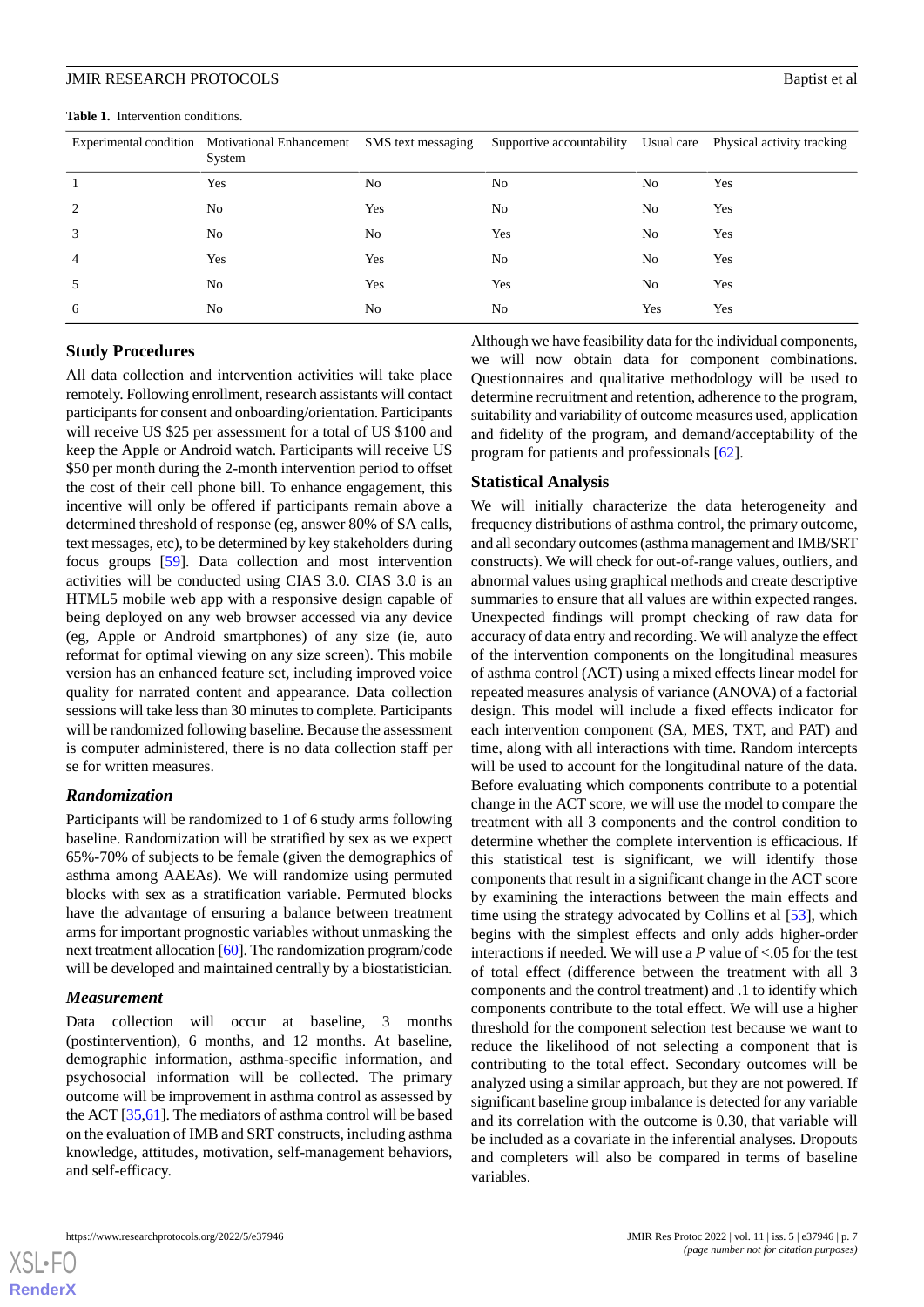#### **Institutional Review Board Approval**

The research protocol and study materials were reviewed and approved by the Wayne State University Social, Behavioral, and Education Review Board on September 1, 2021. Wayne State University (WSU) operates its Human Research Protection Program under a Federal wide Assurance (FWA) on file with the Office for Human Research Protection with identification number: FWA 00002460. The Social, Behavioral, Education board (B3) is IRB00000327.

# *Results*

Recruitment for intervention refinement via focus groups and beta-testing began in January 2022. Focus groups will be completed in March and April 2022. Recruitment for the trial is scheduled to begin in June 2022. The study results will be available within 12 months after the final data collection date (expected 2025). Results of Phase 1, including qualitative analyses from focus groups and the process of adaptation, will be available in late 2022. The findings will be disseminated to stakeholders using various methods, including peer-reviewed journals, academic conferences, and other communication modalities.

# *Discussion*

# **Overview**

Asthma causes substantial morbidity and mortality in the United States, particularly among AAEAs, but very few asthma programs have targeted this population and there are few interventions specifically designed to improve asthma control in this group. The study aims to significantly advance behavioral interventions for AAEAs with uncontrolled asthma. Interventions that provide education and address underlying motivation for managing asthma may be the most effective. However, intensive face-to-face interventions are often difficult to implement, especially among emerging adults. The purpose of this study is to develop an effective mobile asthma management intervention to improve asthma control among AAEAs. For this study, physical activity will be included as an important aspect of asthma management. The project utilizes the MOST framework to identify the best possible intervention component or combination of components to help AAEAs improve asthma control and, subsequently, lead healthier lives.

#### **Acknowledgments**

This research project has been funded by the National Institute of Nursing Research (NINR; 1R01NR019566).

# **Authors' Contributions**

AB and KKM wrote the manuscript and designed the study protocol. AIC, WGS, and SG reviewed and edited the study protocol. AIC, AJT, WGS, and AH edited the manuscript.

#### **Conflicts of Interest**

None declared.

At the completion of the study, we will have an empirically supported optimized mobile asthma management intervention to improve asthma control for AAEAs. Because the intervention is mobile and centralized, it has high potential for future scalability and implementation in clinical and community settings. Additionally, this project will enhance our understanding of barriers to and facilitators of asthma management and control among AAEAs, as well as the role of physical activity in managing asthma.

# **Limitations**

Although this study will lead to an optimized intervention for an underserved and at-risk population, there are potential limitations. Differential loss to follow-up is a threat to internal validity to assess the effect of components. Possible barriers to completion are high rates of no-shows at clinic visits and refusal to participate. Recruitment procedures and strategies have been the primary focus throughout our work because AAEAs with asthma are difficult to recruit. We have anticipated recruitment challenges and have developed community and online recruitment sources (social media). Another possible limitation is retaining participants for 12 months. Our research centers have an established history of working with at-risk urban populations and strong retention rates [\[38](#page-9-16)], and have developed various techniques to sustain engagement, including reminder letters, texts, and phone calls. Threats to the internal validity of the study may arise without sufficient attention to quality assurance of data collection and intervention delivery. Possible technological difficulties were minimal and remediated in previous work, resulting in protocols for technical support. Feasibility assessments and adaptive flexibility will be hallmarks of the protocol.

# **Conclusions**

This study will contribute to the existing literature on AAEAs with asthma; moreover, if successful, the project will result in an optimized intervention package specifically tailored for AAEAs with uncontrolled asthma to effectively improve asthma control. This is critical because emerging adulthood represents a unique period of development with challenges that may impact asthma management and asthma control; moreover, few studies and interventions have focused on improving asthma control among AAEAs. Planned next steps may include a large-scale multi-site effectiveness randomized controlled trial of the resulting optimized intervention package.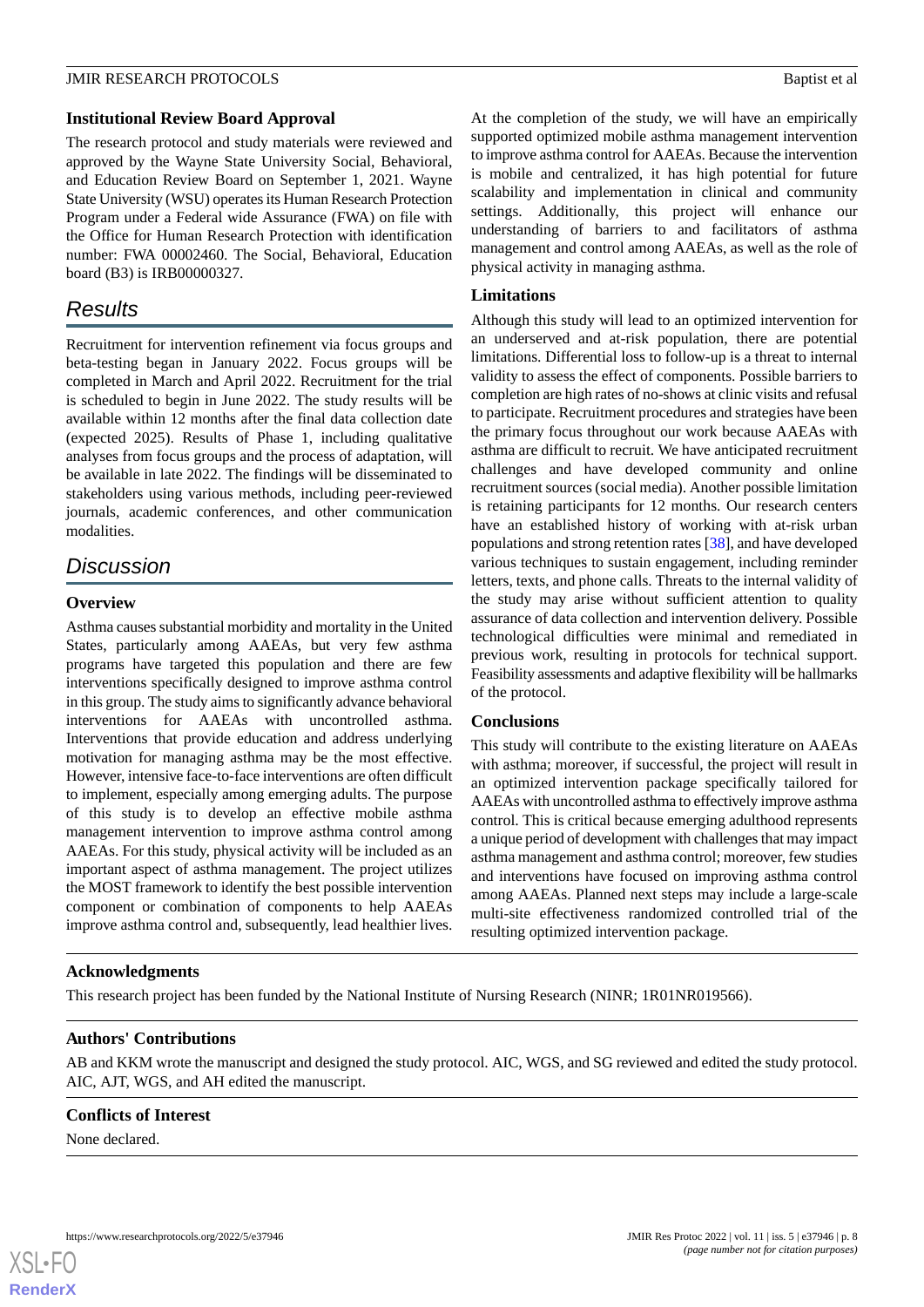# **Multimedia Appendix 1**

National Institutes of Health peer-review report. [[PDF File \(Adobe PDF File\), 140 KB](https://jmir.org/api/download?alt_name=resprot_v11i5e37946_app1.pdf&filename=7e7c9ccf7064146bba5585c0b966d69b.pdf)-[Multimedia Appendix 1\]](https://jmir.org/api/download?alt_name=resprot_v11i5e37946_app1.pdf&filename=7e7c9ccf7064146bba5585c0b966d69b.pdf)

# <span id="page-8-0"></span>**References**

- <span id="page-8-1"></span>1. National Health Interview Survey 2017. National Institutes of Health. URL: [https://www.nccih.nih.gov/research/statistics/](https://www.nccih.nih.gov/research/statistics/nhis/2017) [nhis/2017](https://www.nccih.nih.gov/research/statistics/nhis/2017) [accessed 2022-04-05]
- <span id="page-8-2"></span>2. Doshi RP, Aseltine RH, Sabina AB, Graham GN. Racial and Ethnic Disparities in Preventable Hospitalizations for Chronic Disease: Prevalence and Risk Factors. J Racial Ethn Health Disparities 2017 Dec 6;4(6):1100-1106. [doi: [10.1007/s40615-016-0315-z](http://dx.doi.org/10.1007/s40615-016-0315-z)] [Medline: [27924622\]](http://www.ncbi.nlm.nih.gov/entrez/query.fcgi?cmd=Retrieve&db=PubMed&list_uids=27924622&dopt=Abstract)
- <span id="page-8-3"></span>3. Marchese ME, Shamo F, Miller CE, Wahl RL, Li Y. Racial Disparities in Asthma Hospitalizations Following Implementation of the Smoke-Free Air Law, Michigan, 2002-2012. Prev Chronic Dis 2015 Nov 19;12:E201 [\[FREE Full text](https://www.cdc.gov/pcd/issues/2015/15_0144.htm)] [doi: [10.5888/pcd12.150144\]](http://dx.doi.org/10.5888/pcd12.150144) [Medline: [26583573](http://www.ncbi.nlm.nih.gov/entrez/query.fcgi?cmd=Retrieve&db=PubMed&list_uids=26583573&dopt=Abstract)]
- <span id="page-8-4"></span>4. Ryan PH, LeMasters G, Biagini J, Bernstein D, Grinshpun SA, Shukla R, et al. Is it traffic type, volume, or distance? Wheezing in infants living near truck and bus traffic. J Allergy Clin Immunol 2005 Aug;116(2):279-284. [doi: [10.1016/j.jaci.2005.05.014](http://dx.doi.org/10.1016/j.jaci.2005.05.014)] [Medline: [16083780\]](http://www.ncbi.nlm.nih.gov/entrez/query.fcgi?cmd=Retrieve&db=PubMed&list_uids=16083780&dopt=Abstract)
- <span id="page-8-5"></span>5. Gruchalla RS, Pongracic J, Plaut M, Evans R, Visness CM, Walter M, et al. Inner City Asthma Study: relationships among sensitivity, allergen exposure, and asthma morbidity. J Allergy Clin Immunol 2005 Mar;115(3):478-485. [doi: [10.1016/j.jaci.2004.12.006](http://dx.doi.org/10.1016/j.jaci.2004.12.006)] [Medline: [15753892\]](http://www.ncbi.nlm.nih.gov/entrez/query.fcgi?cmd=Retrieve&db=PubMed&list_uids=15753892&dopt=Abstract)
- <span id="page-8-6"></span>6. Lau S, Illi S, Sommerfeld C, Niggemann B, Bergmann R, von Mutius E, et al. Early exposure to house-dust mite and cat allergens and development of childhood asthma: a cohort study. The Lancet 2000 Oct;356(9239):1392-1397. [doi: [10.1016/s0140-6736\(00\)02842-7](http://dx.doi.org/10.1016/s0140-6736(00)02842-7)]
- <span id="page-8-7"></span>7. Rosenkranz SK, Townsend DK, Steffens SE, Harms CA. Effects of a high-fat meal on pulmonary function in healthy subjects. Eur J Appl Physiol 2010 Jun 18;109(3):499-506. [doi: [10.1007/s00421-010-1390-1](http://dx.doi.org/10.1007/s00421-010-1390-1)] [Medline: [20165863\]](http://www.ncbi.nlm.nih.gov/entrez/query.fcgi?cmd=Retrieve&db=PubMed&list_uids=20165863&dopt=Abstract)
- <span id="page-8-8"></span>8. Litonjua AA, Carey VJ, Weiss ST, Gold DR. Race, socioeconomic factors, and area of residence are associated with asthma prevalence. Pediatr. Pulmonol 1999 Dec;28(6):394-401. [doi: [10.1002/\(sici\)1099-0496\(199912\)28:6<394::aid-ppul2>3.0.co;2-6\]](http://dx.doi.org/10.1002/(sici)1099-0496(199912)28:6<394::aid-ppul2>3.0.co;2-6)
- <span id="page-8-9"></span>9. Quinn K, Kaufman JS, Siddiqi A, Yeatts KB. Stress and the city: housing stressors are associated with respiratory health among low socioeconomic status Chicago children. J Urban Health 2010 Jul 25;87(4):688-702 [[FREE Full text](http://europepmc.org/abstract/MED/20499191)] [doi: [10.1007/s11524-010-9465-1\]](http://dx.doi.org/10.1007/s11524-010-9465-1) [Medline: [20499191](http://www.ncbi.nlm.nih.gov/entrez/query.fcgi?cmd=Retrieve&db=PubMed&list_uids=20499191&dopt=Abstract)]
- <span id="page-8-10"></span>10. Apter AJ, Garcia LA, Boyd RC, Wang X, Bogen DK, Ten Have T. Exposure to community violence is associated with asthma hospitalizations and emergency department visits. J Allergy Clin Immunol 2010 Sep;126(3):552-557 [\[FREE Full](http://europepmc.org/abstract/MED/20816190) [text](http://europepmc.org/abstract/MED/20816190)] [doi: [10.1016/j.jaci.2010.07.014](http://dx.doi.org/10.1016/j.jaci.2010.07.014)] [Medline: [20816190\]](http://www.ncbi.nlm.nih.gov/entrez/query.fcgi?cmd=Retrieve&db=PubMed&list_uids=20816190&dopt=Abstract)
- <span id="page-8-11"></span>11. Pearlman DN, Zierler S, Meersman S, Kim HK, Viner-Brown SI, Caron C. Race disparities in childhood asthma: does where you live matter? J Natl Med Assoc 2006 Feb;98(2):239-247. [Medline: [16708510](http://www.ncbi.nlm.nih.gov/entrez/query.fcgi?cmd=Retrieve&db=PubMed&list_uids=16708510&dopt=Abstract)]
- 12. Gupta RS, Zhang X, Sharp LK, Shannon JJ, Weiss KB. Geographic variability in childhood asthma prevalence in Chicago. J Allergy Clin Immunol 2008 Mar;121(3):639-645.e1. [doi: [10.1016/j.jaci.2007.11.036](http://dx.doi.org/10.1016/j.jaci.2007.11.036)] [Medline: [18243285\]](http://www.ncbi.nlm.nih.gov/entrez/query.fcgi?cmd=Retrieve&db=PubMed&list_uids=18243285&dopt=Abstract)
- <span id="page-8-13"></span><span id="page-8-12"></span>13. Stewart KA, Higgins PC, McLaughlin CG, Williams TV, Granger E, Croghan TW. Differences in prevalence, treatment, and outcomes of asthma among a diverse population of children with equal access to care: findings from a study in the military health system. Arch Pediatr Adolesc Med 2010 Aug 01;164(8):720-726. [doi: [10.1001/archpediatrics.2010.100](http://dx.doi.org/10.1001/archpediatrics.2010.100)] [Medline: [20530290](http://www.ncbi.nlm.nih.gov/entrez/query.fcgi?cmd=Retrieve&db=PubMed&list_uids=20530290&dopt=Abstract)]
- <span id="page-8-14"></span>14. Krishnan V, Diette GB, Rand CS, Bilderback AL, Merriman B, Hansel NN, et al. Mortality in Patients Hospitalized for Asthma Exacerbations in the United States. Am J Respir Crit Care Med 2006 Sep 15;174(6):633-638. [doi: [10.1164/rccm.200601-007oc](http://dx.doi.org/10.1164/rccm.200601-007oc)]
- <span id="page-8-16"></span><span id="page-8-15"></span>15. Selberg S, Hedman L, Jansson S, Backman H, Stridsman C. Asthma control and acute healthcare visits among young adults with asthma-A population-based study. J Adv Nurs 2019 Dec 18;75(12):3525-3534. [doi: [10.1111/jan.14174\]](http://dx.doi.org/10.1111/jan.14174) [Medline: [31441107](http://www.ncbi.nlm.nih.gov/entrez/query.fcgi?cmd=Retrieve&db=PubMed&list_uids=31441107&dopt=Abstract)]
- <span id="page-8-17"></span>16. Arnett JJ. Emerging adulthood: A theory of development from the late teens through the twenties. American Psychologist 2000;55(5):469-480. [doi: [10.1037/0003-066x.55.5.469\]](http://dx.doi.org/10.1037/0003-066x.55.5.469)
- <span id="page-8-18"></span>17. Arnett JJ. Emerging Adulthood: The Winding Road from the Late Teens Through the Twenties. Oxford, United Kingdom: Oxford University Press; 2014.
- 18. Kennedy A, Sloman F, Douglass JA, Sawyer SM. Young people with chronic illness: the approach to transition. Intern Med J 2007 Aug; 37(8): 555-560. [doi: [10.1111/j.1445-5994.2007.01440.x\]](http://dx.doi.org/10.1111/j.1445-5994.2007.01440.x) [Medline: [17640188\]](http://www.ncbi.nlm.nih.gov/entrez/query.fcgi?cmd=Retrieve&db=PubMed&list_uids=17640188&dopt=Abstract)
- 19. Shirk SR. Development and the search for prescriptive child treatments. In: Cicchetti D, Toth SL, editors. Rochester symposium on developmental psychopathology, Vol. 9. Developmental approaches to prevention and intervention. Rochester, NY: University of Rochester Press; 1999:311-340.
- 20. Bryant-Stephens T. Asthma disparities in urban environments. J Allergy Clin Immunol 2009 Jun;123(6):1199-206; quiz 1207. [doi: [10.1016/j.jaci.2009.04.030](http://dx.doi.org/10.1016/j.jaci.2009.04.030)] [Medline: [19501229](http://www.ncbi.nlm.nih.gov/entrez/query.fcgi?cmd=Retrieve&db=PubMed&list_uids=19501229&dopt=Abstract)]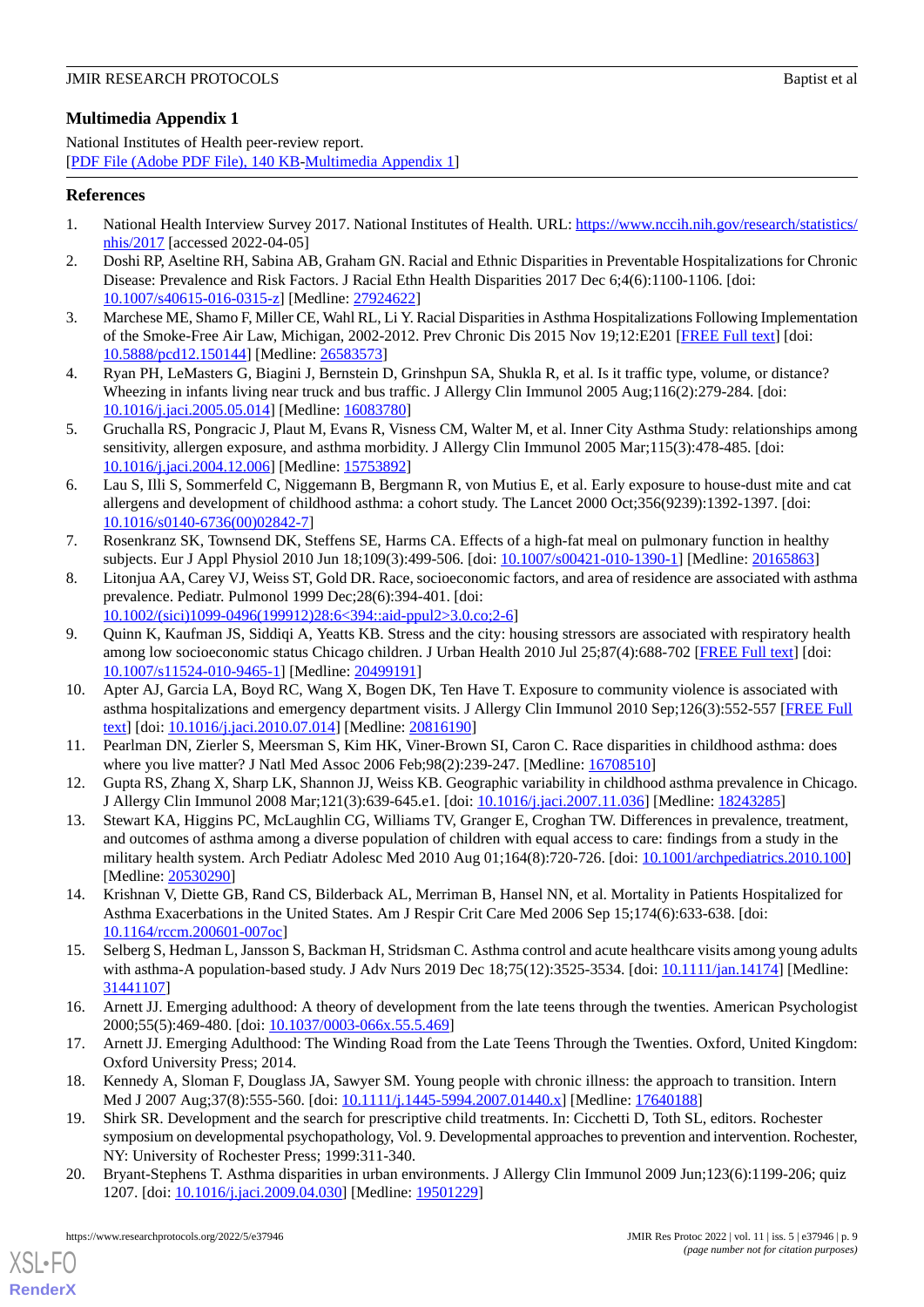- 21. Pai A, McGrady M. Systematic review and meta-analysis of psychological interventions to promote treatment adherence in children, adolescents, and young adults with chronic illness. J Pediatr Psychol 2014 Sep;39(8):918-931 [[FREE Full text](http://europepmc.org/abstract/MED/24952359)] [doi: <u>10.1093/jpepsy/jsu038</u>] [Medline: [24952359](http://www.ncbi.nlm.nih.gov/entrez/query.fcgi?cmd=Retrieve&db=PubMed&list_uids=24952359&dopt=Abstract)]
- <span id="page-9-1"></span><span id="page-9-0"></span>22. Hu D, Juarez DT, Yeboah M, Castillo TP. Interventions to increase medication adherence in African-American and Latino populations: a literature review. Hawaii J Med Public Health 2014 Jan;73(1):11-18 [[FREE Full text\]](http://europepmc.org/abstract/MED/24470982) [Medline: [24470982](http://www.ncbi.nlm.nih.gov/entrez/query.fcgi?cmd=Retrieve&db=PubMed&list_uids=24470982&dopt=Abstract)]
- 23. James DC, Harville C, Sears C, Efunbumi O, Bondoc I. Participation of African Americans in e-Health and m-Health Studies: A Systematic Review. Telemed J E Health 2017 May;23(5):351-364. [doi: [10.1089/tmj.2016.0067](http://dx.doi.org/10.1089/tmj.2016.0067)] [Medline: [27792475](http://www.ncbi.nlm.nih.gov/entrez/query.fcgi?cmd=Retrieve&db=PubMed&list_uids=27792475&dopt=Abstract)]
- <span id="page-9-3"></span><span id="page-9-2"></span>24. Canino G, Vila D, Normand ST, Acosta-Pérez E, Ramírez R, García P, et al. Reducing asthma health disparities in poor Puerto Rican children: the effectiveness of a culturally tailored family intervention. J Allergy Clin Immunol 2008 Mar;121(3):665-670 [[FREE Full text\]](http://europepmc.org/abstract/MED/18061648) [doi: [10.1016/j.jaci.2007.10.022\]](http://dx.doi.org/10.1016/j.jaci.2007.10.022) [Medline: [18061648\]](http://www.ncbi.nlm.nih.gov/entrez/query.fcgi?cmd=Retrieve&db=PubMed&list_uids=18061648&dopt=Abstract)
- <span id="page-9-4"></span>25. Naar-King S, Wright K, Parsons JT, Frey M, Templin T, Lam P, et al. Healthy choices: motivational enhancement therapy for health risk behaviors in HIV-positive youth. AIDS Educ Prev 2006 Feb;18(1):1-11. [doi: [10.1521/aeap.2006.18.1.1\]](http://dx.doi.org/10.1521/aeap.2006.18.1.1) [Medline: [16539572](http://www.ncbi.nlm.nih.gov/entrez/query.fcgi?cmd=Retrieve&db=PubMed&list_uids=16539572&dopt=Abstract)]
- <span id="page-9-5"></span>26. Himes BE, Leszinsky L, Walsh R, Hepner H, Wu AC. Mobile Health and Inhaler-Based Monitoring Devices for Asthma Management. J Allergy Clin Immunol Pract 2019 Nov;7(8):2535-2543 [\[FREE Full text](http://europepmc.org/abstract/MED/31706485)] [doi: [10.1016/j.jaip.2019.08.034](http://dx.doi.org/10.1016/j.jaip.2019.08.034)] [Medline: [31706485](http://www.ncbi.nlm.nih.gov/entrez/query.fcgi?cmd=Retrieve&db=PubMed&list_uids=31706485&dopt=Abstract)]
- <span id="page-9-6"></span>27. Eysenbach G, CONSORT-EHEALTH Group. CONSORT-EHEALTH: improving and standardizing evaluation reports of Web-based and mobile health interventions. J Med Internet Res 2011 Dec 31;13(4):e126 [\[FREE Full text\]](https://www.jmir.org/2011/4/e126/) [doi: [10.2196/jmir.1923](http://dx.doi.org/10.2196/jmir.1923)] [Medline: [22209829](http://www.ncbi.nlm.nih.gov/entrez/query.fcgi?cmd=Retrieve&db=PubMed&list_uids=22209829&dopt=Abstract)]
- <span id="page-9-7"></span>28. Mosnaim G, Li H, Martin M, Richardson D, Belice PJ, Avery E, et al. A tailored mobile health intervention to improve adherence and asthma control in minority adolescents. J Allergy Clin Immunol Pract 2015 Mar;3(2):288-290.e1 [\[FREE](http://europepmc.org/abstract/MED/25609351) [Full text\]](http://europepmc.org/abstract/MED/25609351) [doi: [10.1016/j.jaip.2014.10.011](http://dx.doi.org/10.1016/j.jaip.2014.10.011)] [Medline: [25609351](http://www.ncbi.nlm.nih.gov/entrez/query.fcgi?cmd=Retrieve&db=PubMed&list_uids=25609351&dopt=Abstract)]
- <span id="page-9-8"></span>29. Britto MT, Rohan JM, Dodds CM, Byczkowski TL. A Randomized Trial of User-Controlled Text Messaging to Improve Asthma Outcomes: A Pilot Study. Clin Pediatr (Phila) 2017 Dec 05;56(14):1336-1344. [doi: [10.1177/0009922816684857](http://dx.doi.org/10.1177/0009922816684857)] [Medline: [28056541](http://www.ncbi.nlm.nih.gov/entrez/query.fcgi?cmd=Retrieve&db=PubMed&list_uids=28056541&dopt=Abstract)]
- <span id="page-9-10"></span><span id="page-9-9"></span>30. Global Strategy for Asthma Management and Prevention, 2019. Global Initiative for Asthma - GINA. URL: [https://ginasthma.](https://ginasthma.org/wp-content/uploads/2019/06/GINA-2019-main-report-June-2019-wms.pdf) [org/wp-content/uploads/2019/06/GINA-2019-main-report-June-2019-wms.pdf](https://ginasthma.org/wp-content/uploads/2019/06/GINA-2019-main-report-June-2019-wms.pdf) [accessed 2022-04-05]
- <span id="page-9-11"></span>31. Clark NM, Janz NK, Dodge JA, Sharpe PA. Self-regulation of health behavior: the "take PRIDE" program. Health Educ Q 1992;19(3):341-354. [doi: [10.1177/109019819201900306](http://dx.doi.org/10.1177/109019819201900306)] [Medline: [1517097](http://www.ncbi.nlm.nih.gov/entrez/query.fcgi?cmd=Retrieve&db=PubMed&list_uids=1517097&dopt=Abstract)]
- <span id="page-9-12"></span>32. Zimmerman BJ. Development of self-regulated learning: Which are the key subprocesses? Contemp Edu Psychol 1986;16(3):307-313.
- <span id="page-9-13"></span>33. Clark NM, Evans D, Zimmerman BJ, Levison MJ, Mellins RB. Patient and family management of asthma: theory-based techniques for the clinician. J Asthma 1994 Jul 02;31(6):427-435. [doi: [10.3109/02770909409089484\]](http://dx.doi.org/10.3109/02770909409089484) [Medline: [7961319](http://www.ncbi.nlm.nih.gov/entrez/query.fcgi?cmd=Retrieve&db=PubMed&list_uids=7961319&dopt=Abstract)]
- <span id="page-9-14"></span>34. Fisher W, Fisher J, Harman J. The Information-Motivation-Behavioral Skills Model: A General Social Psychological Approach to Understanding and Promoting Health Behavior. In: Suls J, Wallston K, editors. Social Psychological Foundations of Health and Illness. Hoboken, NJ, USA: Blackwell Publishing; 2003.
- <span id="page-9-15"></span>35. Jia CE, Zhang HP, Lv Y, Liang R, Jiang YQ, Powell H, et al. The Asthma Control Test and Asthma Control Questionnaire for assessing asthma control: Systematic review and meta-analysis. J Allergy Clin Immunol 2013 Mar;131(3):695-703. [doi: [10.1016/j.jaci.2012.08.023](http://dx.doi.org/10.1016/j.jaci.2012.08.023)] [Medline: [23058645](http://www.ncbi.nlm.nih.gov/entrez/query.fcgi?cmd=Retrieve&db=PubMed&list_uids=23058645&dopt=Abstract)]
- <span id="page-9-16"></span>36. Mobile Fact Sheet. Pew Research Center. 2021. URL: <https://www.pewresearch.org/internet/fact-sheet/mobile/> [accessed 2022-04-05]
- <span id="page-9-17"></span>37. Straus SE, McAlister FA, Sackett DL, Deeks JJ. The accuracy of patient history, wheezing, and laryngeal measurements in diagnosing obstructive airway disease. CARE-COAD1 Group. Clinical Assessment of the Reliability of the Examination-Chronic Obstructive Airways Disease. JAMA 2000 Apr 12;283(14):1853-1857. [doi: [10.1001/jama.283.14.1853\]](http://dx.doi.org/10.1001/jama.283.14.1853) [Medline: [10770147](http://www.ncbi.nlm.nih.gov/entrez/query.fcgi?cmd=Retrieve&db=PubMed&list_uids=10770147&dopt=Abstract)]
- <span id="page-9-19"></span><span id="page-9-18"></span>38. MacDonell KK, Gibson-Scipio WM, Lam P, Naar-King S, Secord E. The Detroit Young Adult Asthma Project: Feasibility and Acceptability of a Multi-Component, Technology-Based Intervention Targeting Adherence to Controller Medication. American Journal of Respiratory and Critical Care Medicine 2015;191(Meeting Abstracts):A3634 [\[FREE Full text\]](https://www.cochranelibrary.com/central/doi/10.1002/central/CN-01101124/full)
- <span id="page-9-20"></span>39. Baptist AP, Ross JA, Yang Y, Song PXK, Clark NM. A randomized controlled trial of a self-regulation intervention for older adults with asthma. J Am Geriatr Soc 2013 May 25;61(5):747-753. [doi: [10.1111/jgs.12218](http://dx.doi.org/10.1111/jgs.12218)] [Medline: [23617712](http://www.ncbi.nlm.nih.gov/entrez/query.fcgi?cmd=Retrieve&db=PubMed&list_uids=23617712&dopt=Abstract)]
- 40. CIAS. URL: <https://www.cias.app/> [accessed 2022-04-05]
- 41. Zimmerman BJ, Bonner S, Evans D, Mellins RB. Self-regulating childhood asthma: a developmental model of family change. Health Educ Behav 1999 Feb 30;26(1):55-71. [doi: [10.1177/109019819902600106](http://dx.doi.org/10.1177/109019819902600106)] [Medline: [9952052\]](http://www.ncbi.nlm.nih.gov/entrez/query.fcgi?cmd=Retrieve&db=PubMed&list_uids=9952052&dopt=Abstract)
- 42. Mohr DC, Cuijpers P, Lehman K. Supportive accountability: a model for providing human support to enhance adherence to eHealth interventions. J Med Internet Res 2011 Mar 10;13(1):e30 [[FREE Full text](https://www.jmir.org/2011/1/e30/)] [doi: [10.2196/jmir.1602](http://dx.doi.org/10.2196/jmir.1602)] [Medline: [21393123](http://www.ncbi.nlm.nih.gov/entrez/query.fcgi?cmd=Retrieve&db=PubMed&list_uids=21393123&dopt=Abstract)]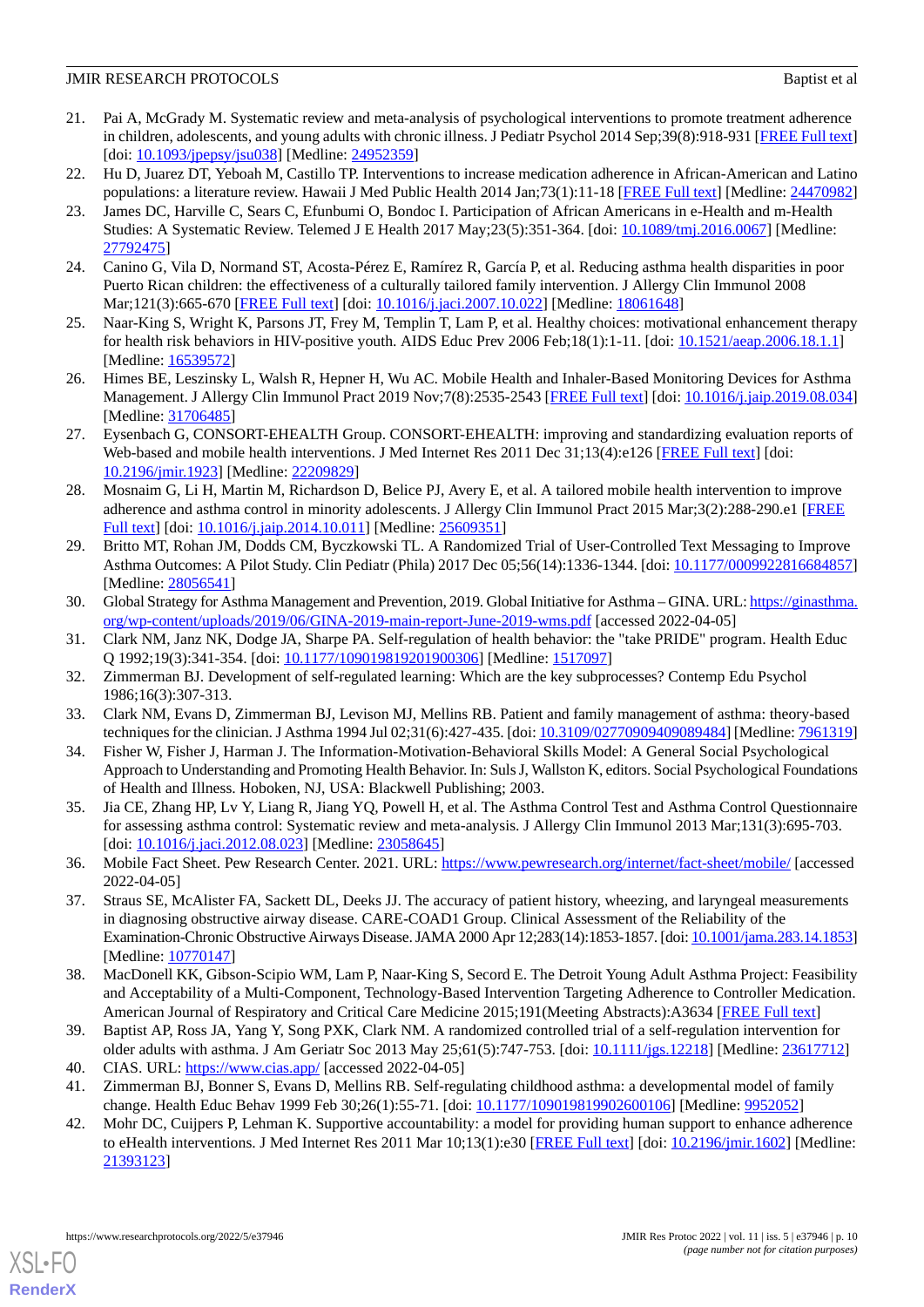- <span id="page-10-0"></span>43. Carcone A, Naar-King S, Brogan KE, Albrecht T, Barton E, Foster T, et al. Provider communication behaviors that predict motivation to change in black adolescents with obesity. J Dev Behav Pediatr 2013 Oct;34(8):599-608 [[FREE Full text](http://europepmc.org/abstract/MED/24131883)] [doi: [10.1097/DBP.0b013e3182a67daf\]](http://dx.doi.org/10.1097/DBP.0b013e3182a67daf) [Medline: [24131883](http://www.ncbi.nlm.nih.gov/entrez/query.fcgi?cmd=Retrieve&db=PubMed&list_uids=24131883&dopt=Abstract)]
- <span id="page-10-6"></span>44. Hasan M, Kotov A, Carcone A, Dong M, Naar S, Hartlieb KB. A study of the effectiveness of machine learning methods for classification of clinical interview fragments into a large number of categories. J Biomed Inform 2016 Aug;62:21-31 [[FREE Full text](https://linkinghub.elsevier.com/retrieve/pii/S1532-0464(16)30034-X)] [doi: [10.1016/j.jbi.2016.05.004](http://dx.doi.org/10.1016/j.jbi.2016.05.004)] [Medline: [27185608\]](http://www.ncbi.nlm.nih.gov/entrez/query.fcgi?cmd=Retrieve&db=PubMed&list_uids=27185608&dopt=Abstract)
- <span id="page-10-2"></span><span id="page-10-1"></span>45. Naar S, MacDonell K, Chapman JE, Todd L, Gurung S, Cain D, et al. Testing a Motivational Interviewing Implementation Intervention in Adolescent HIV Clinics: Protocol for a Type 3, Hybrid Implementation-Effectiveness Trial. JMIR Res Protoc 2019 Jun 07;8(6):e11200 [[FREE Full text\]](https://www.researchprotocols.org/2019/6/e11200/) [doi: [10.2196/11200](http://dx.doi.org/10.2196/11200)] [Medline: [31237839](http://www.ncbi.nlm.nih.gov/entrez/query.fcgi?cmd=Retrieve&db=PubMed&list_uids=31237839&dopt=Abstract)]
- <span id="page-10-3"></span>46. Naar S, Safren SA. Motivational Interviewing and CBT: Combining Strategies for Maximum Effectiveness (Applications of Motivational Interviewing). New York, NY, USA: The Guilford Press; 2017.
- <span id="page-10-4"></span>47. Learn How To Control Asthma. Centers for Disease Control and Prevention. URL:<https://www.cdc.gov/asthma/faqs.htm> [accessed 2022-04-05]
- <span id="page-10-5"></span>48. Veerabhadrappa P, Moran MD, Renninger MD, Rhudy MB, Dreisbach SB, Gift KM. Tracking Steps on Apple Watch at Different Walking Speeds. J Gen Intern Med 2018 Jun 9;33(6):795-796 [[FREE Full text\]](http://europepmc.org/abstract/MED/29633143) [doi: [10.1007/s11606-018-4332-y\]](http://dx.doi.org/10.1007/s11606-018-4332-y) [Medline: [29633143](http://www.ncbi.nlm.nih.gov/entrez/query.fcgi?cmd=Retrieve&db=PubMed&list_uids=29633143&dopt=Abstract)]
- 49. 2018 Physical Activity Guidelines Advisory Committee Scientific Report. U.S. Department of Health and Human Services. 2018. URL: [https://health.gov/sites/default/files/2019-09/PAG\\_Advisory\\_Committee\\_Report.pdf](https://health.gov/sites/default/files/2019-09/PAG_Advisory_Committee_Report.pdf) [accessed 2022-04-05]
- 50. Heath G, Cameron E, Cummins C, Greenfield S, Pattison H, Kelly D, et al. Paediatric 'care closer to home': stake-holder views and barriers to implementation. Health Place 2012 Sep;18(5):1068-1073. [doi: [10.1016/j.healthplace.2012.05.003](http://dx.doi.org/10.1016/j.healthplace.2012.05.003)] [Medline: [22687749](http://www.ncbi.nlm.nih.gov/entrez/query.fcgi?cmd=Retrieve&db=PubMed&list_uids=22687749&dopt=Abstract)]
- <span id="page-10-7"></span>51. Murtagh J, Dixey R, Rudolf M. A qualitative investigation into the levers and barriers to weight loss in children: opinions of obese children. Arch Dis Child 2006 Nov 01;91(11):920-923 [\[FREE Full text](http://europepmc.org/abstract/MED/16820388)] [doi: [10.1136/adc.2005.085712](http://dx.doi.org/10.1136/adc.2005.085712)] [Medline: [16820388](http://www.ncbi.nlm.nih.gov/entrez/query.fcgi?cmd=Retrieve&db=PubMed&list_uids=16820388&dopt=Abstract)]
- <span id="page-10-8"></span>52. The Drug Treatment Outcomes Research Study (DTORS): Qualitative Study. The British Library. London, UK: Home Office; 2009. URL: [https://www.bl.uk/britishlibrary/~/media/bl/global/social-welfare/pdfs/non-secure/d/r/u/](https://www.bl.uk/britishlibrary/~/media/bl/global/social-welfare/pdfs/non-secure/d/r/u/drug-treatment-outcomes-research-study-dtors-qualitative-study-summary.pdf) [drug-treatment-outcomes-research-study-dtors-qualitative-study-summary.pdf](https://www.bl.uk/britishlibrary/~/media/bl/global/social-welfare/pdfs/non-secure/d/r/u/drug-treatment-outcomes-research-study-dtors-qualitative-study-summary.pdf) [accessed 2022-04-05]
- <span id="page-10-9"></span>53. Collins LM, Kugler KC, Gwadz MV. Optimization of Multicomponent Behavioral and Biobehavioral Interventions for the Prevention and Treatment of HIV/AIDS. AIDS Behav 2016 Jan 4;20 Suppl 1(S1):S197-S214 [\[FREE Full text\]](http://europepmc.org/abstract/MED/26238037) [doi: [10.1007/s10461-015-1145-4\]](http://dx.doi.org/10.1007/s10461-015-1145-4) [Medline: [26238037](http://www.ncbi.nlm.nih.gov/entrez/query.fcgi?cmd=Retrieve&db=PubMed&list_uids=26238037&dopt=Abstract)]
- <span id="page-10-10"></span>54. Collins L, Murphy SA, Nair VN, Strecher VJ. A strategy for optimizing and evaluating behavioral interventions. Ann Behav Med 2005 Aug;30(1):65-73. [doi: [10.1207/s15324796abm3001\\_8](http://dx.doi.org/10.1207/s15324796abm3001_8)] [Medline: [16097907](http://www.ncbi.nlm.nih.gov/entrez/query.fcgi?cmd=Retrieve&db=PubMed&list_uids=16097907&dopt=Abstract)]
- <span id="page-10-11"></span>55. Collins LM, Murphy SA, Strecher V. The multiphase optimization strategy (MOST) and the sequential multiple assignment randomized trial (SMART): new methods for more potent eHealth interventions. Am J Prev Med 2007 May;32(5 Suppl):S112-S118 [\[FREE Full text\]](http://europepmc.org/abstract/MED/17466815) [doi: [10.1016/j.amepre.2007.01.022](http://dx.doi.org/10.1016/j.amepre.2007.01.022)] [Medline: [17466815](http://www.ncbi.nlm.nih.gov/entrez/query.fcgi?cmd=Retrieve&db=PubMed&list_uids=17466815&dopt=Abstract)]
- <span id="page-10-13"></span><span id="page-10-12"></span>56. Collins L. Optimization of Behavioral, Biobehavioral, and Biomedical Interventions. Cham: Springer; 2018.
- 57. Byar DP, Herzberg AM, Tan W. Incomplete factorial designs for randomized clinical trials. Stat Med 1993 Sep 15;12(17):1629-1641. [doi: [10.1002/sim.4780121708\]](http://dx.doi.org/10.1002/sim.4780121708) [Medline: [8235181\]](http://www.ncbi.nlm.nih.gov/entrez/query.fcgi?cmd=Retrieve&db=PubMed&list_uids=8235181&dopt=Abstract)
- 58. Gerami A. Incomplete factorial experiments in completely randomized and randomized complete block designs. Statistics & Probability Letters 2008 Oct;78(14):2058-2065. [doi: [10.1016/j.spl.2008.01.075\]](http://dx.doi.org/10.1016/j.spl.2008.01.075)
- <span id="page-10-15"></span><span id="page-10-14"></span>59. Belzer ME, MacDonell KK, Ghosh S, Naar S, McAvoy-Banerjea J, Gurung S, et al. Adaptive Antiretroviral Therapy Adherence Interventions for Youth Living With HIV Through Text Message and Cell Phone Support With and Without Incentives: Protocol for a Sequential Multiple Assignment Randomized Trial (SMART). JMIR Res Protoc 2018 Dec 20;7(12):e11183 [\[FREE Full text](https://www.researchprotocols.org/2018/12/e11183/)] [doi: [10.2196/11183\]](http://dx.doi.org/10.2196/11183) [Medline: [30573448\]](http://www.ncbi.nlm.nih.gov/entrez/query.fcgi?cmd=Retrieve&db=PubMed&list_uids=30573448&dopt=Abstract)
- <span id="page-10-16"></span>60. Gallis J, Bennett GG, Steinberg DM, Askew S, Turner EL. Randomization procedures for multicomponent behavioral intervention factorial trials in the multiphase optimization strategy framework: challenges and recommendations. Transl Behav Med 2019 Nov 25;9(6):1047-1056 [[FREE Full text](http://europepmc.org/abstract/MED/30590759)] [doi: [10.1093/tbm/iby131\]](http://dx.doi.org/10.1093/tbm/iby131) [Medline: [30590759\]](http://www.ncbi.nlm.nih.gov/entrez/query.fcgi?cmd=Retrieve&db=PubMed&list_uids=30590759&dopt=Abstract)
- 61. Nathan RA, Sorkness CA, Kosinski M, Schatz M, Li JT, Marcus P, et al. Development of the asthma control test: a survey for assessing asthma control. J Allergy Clin Immunol 2004 Jan;113(1):59-65. [doi: [10.1016/j.jaci.2003.09.008\]](http://dx.doi.org/10.1016/j.jaci.2003.09.008) [Medline: [14713908](http://www.ncbi.nlm.nih.gov/entrez/query.fcgi?cmd=Retrieve&db=PubMed&list_uids=14713908&dopt=Abstract)]
- 62. Leon AC, Davis LL, Kraemer HC. The role and interpretation of pilot studies in clinical research. J Psychiatr Res 2011 May;45(5):626-629 [\[FREE Full text\]](http://europepmc.org/abstract/MED/21035130) [doi: [10.1016/j.jpsychires.2010.10.008](http://dx.doi.org/10.1016/j.jpsychires.2010.10.008)] [Medline: [21035130](http://www.ncbi.nlm.nih.gov/entrez/query.fcgi?cmd=Retrieve&db=PubMed&list_uids=21035130&dopt=Abstract)]

# **Abbreviations**

[XSL](http://www.w3.org/Style/XSL)•FO **[RenderX](http://www.renderx.com/)**

**AAEA:** African American emerging adult **ACT:** Asthma Control Test **CIAS:** Computerized Intervention Authoring Software **CRS:** Coach Rating Scale